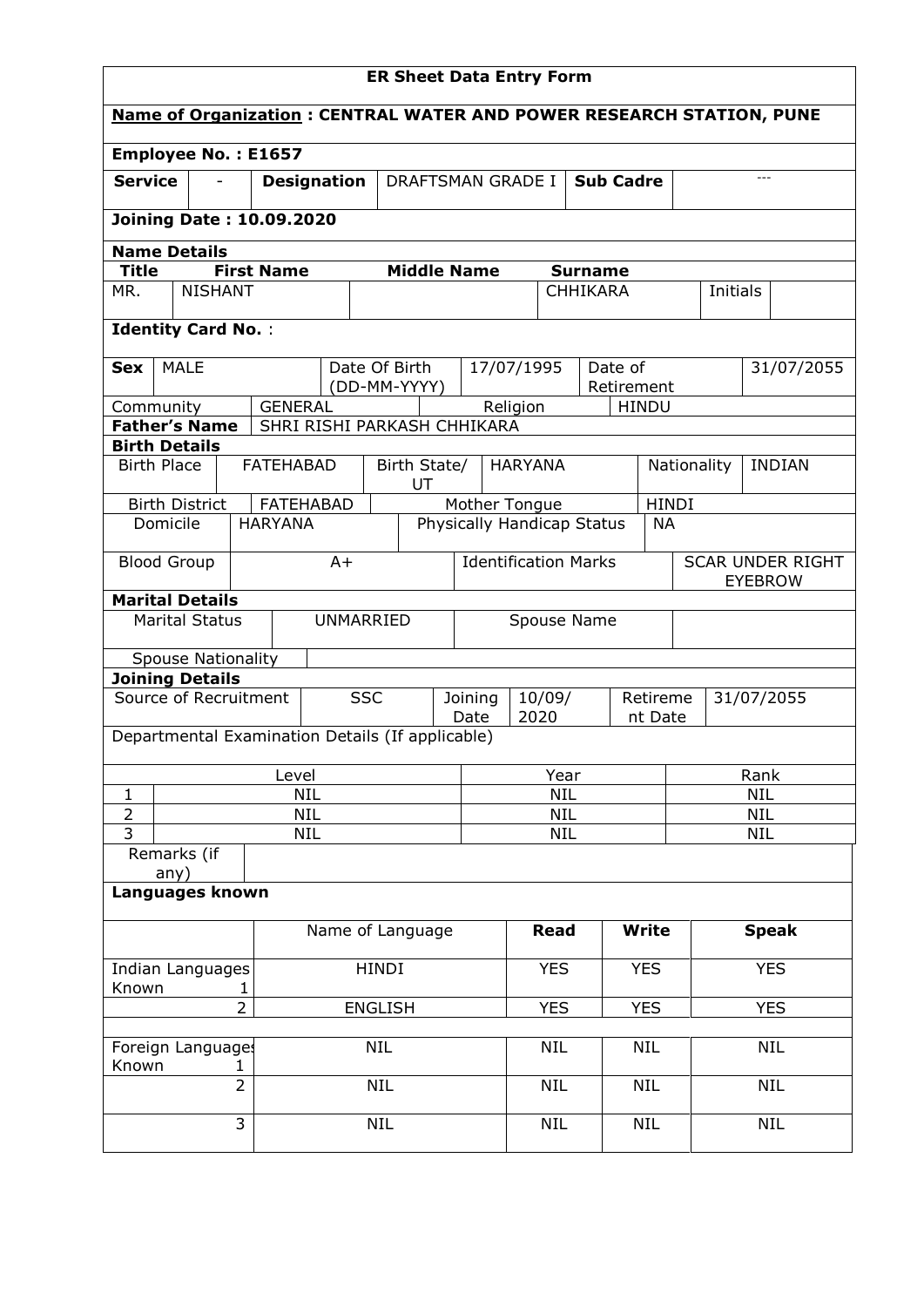## Details of deputation (if applicable)

| Name of the Office | Post held at that<br>time in parent office | Name of post<br>(selected for<br>deputation | Period of deputation |     |  |
|--------------------|--------------------------------------------|---------------------------------------------|----------------------|-----|--|
| NIL                | NIL                                        | NIL                                         | NIL                  | NIL |  |
| NIL                | NIL                                        | NIL                                         | NIL                  | NIL |  |

## Details of Foreign Visit

| SI.<br>No. | Place of Visit | Date of<br>visit | Post held at<br>that time | Whether it<br>is a<br>personal or<br>official visit | Details of visit |
|------------|----------------|------------------|---------------------------|-----------------------------------------------------|------------------|
| <b>NIL</b> | NIL            | NIL              | NIL                       | NIL                                                 | NIL              |

## Transfer/Posting Detail (if applicable)

| Place      | Period of posting |            |  |  |  |  |  |
|------------|-------------------|------------|--|--|--|--|--|
|            | Since             | From       |  |  |  |  |  |
| <b>NIL</b> | NIL               | <b>NIL</b> |  |  |  |  |  |

| Qualification (Use extra photocopy sheets for multi qualifications, experience, training, awards details) |                           |                    |                         |                          |  |                                  |                          |                  |              |  |
|-----------------------------------------------------------------------------------------------------------|---------------------------|--------------------|-------------------------|--------------------------|--|----------------------------------|--------------------------|------------------|--------------|--|
| Qualification                                                                                             |                           |                    |                         | Discipline               |  |                                  |                          | Specialization 1 |              |  |
| <b>B.TECH</b>                                                                                             |                           |                    |                         | <b>CIVIL ENGINEERING</b> |  |                                  |                          |                  |              |  |
| Year                                                                                                      |                           |                    | Division                |                          |  | CGPA/ % Marks                    |                          | Specialization 2 |              |  |
| 2017                                                                                                      |                           |                    | <b>FIRST DIVISION</b>   |                          |  | 6.79                             |                          |                  |              |  |
| Institution                                                                                               |                           |                    | University              |                          |  | Place                            |                          |                  | Country      |  |
| <b>GD GOENKA UNIVERSITY</b>                                                                               |                           |                    | <b>GD GOENKA</b>        |                          |  | GURGAON,                         |                          |                  | <b>INDIA</b> |  |
|                                                                                                           |                           |                    | <b>UNIVERSITY</b>       |                          |  | <b>HARYANA</b>                   |                          |                  |              |  |
| <b>Experience</b>                                                                                         |                           |                    |                         |                          |  |                                  |                          |                  |              |  |
|                                                                                                           | Type of Posting           |                    |                         |                          |  |                                  | Level                    |                  |              |  |
|                                                                                                           | <b>TEMPORARY</b>          |                    |                         |                          |  |                                  | GROUP 'B', Level 6       |                  |              |  |
|                                                                                                           | Designation               |                    |                         |                          |  |                                  | <b>Present Position</b>  |                  |              |  |
| <b>DRAFTSMAN GRADE I</b>                                                                                  |                           |                    |                         |                          |  |                                  | <b>DRAFTSMAN GRADE I</b> |                  |              |  |
| Ministry                                                                                                  |                           |                    |                         | Department               |  |                                  |                          |                  |              |  |
|                                                                                                           | <b>MOWR</b>               |                    |                         | <b>CWPRS</b>             |  |                                  |                          |                  |              |  |
|                                                                                                           | Office                    |                    |                         |                          |  |                                  | Place                    |                  |              |  |
| <b>CWPRS KHADAKWASALA PUNE</b>                                                                            |                           |                    |                         | <b>PUNE</b>              |  |                                  |                          |                  |              |  |
|                                                                                                           | <b>Experience Subject</b> |                    |                         | Period of Posting        |  |                                  |                          |                  |              |  |
| Major                                                                                                     |                           |                    |                         | Minor                    |  |                                  | From                     |                  | To           |  |
|                                                                                                           |                           |                    |                         |                          |  |                                  |                          |                  |              |  |
| Note:-Refer the Annexure to fill above Major, Minor Subjects and below given training subject             |                           |                    |                         |                          |  |                                  |                          |                  |              |  |
| (minimum 1 week & above)                                                                                  |                           |                    |                         |                          |  |                                  |                          |                  |              |  |
| Training                                                                                                  |                           |                    |                         |                          |  |                                  |                          |                  |              |  |
| <b>Training Year</b><br><b>Training Name</b>                                                              |                           |                    | <b>Training Subject</b> |                          |  |                                  |                          |                  |              |  |
|                                                                                                           |                           |                    |                         |                          |  |                                  |                          |                  |              |  |
| Institute Name, Place<br>Level                                                                            |                           |                    | Field Visit Country     |                          |  | Field Visit Place (within India) |                          |                  |              |  |
|                                                                                                           |                           |                    |                         |                          |  |                                  |                          |                  |              |  |
| Sponsoring Authority                                                                                      |                           | Period of Training |                         |                          |  | Duration                         |                          | Result           |              |  |